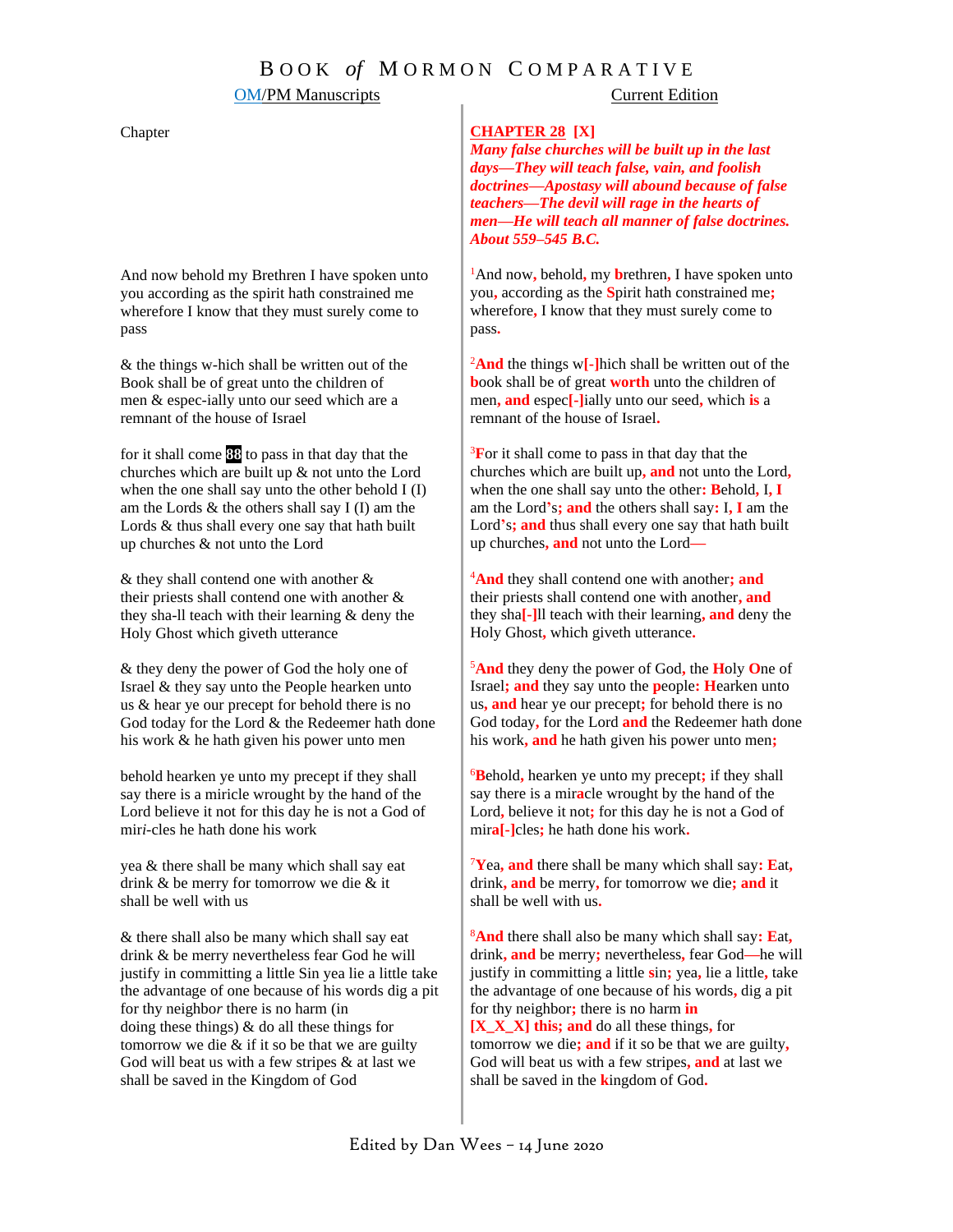# B O O K *of* M O R M O N C O M P A R A T I V E

## OM/PM Manuscripts Current Edition

yea & there shall be many which shall teach after this manner fals & vain & foolish doctrine*s* & shall be puffed up in their hearts & shall se*e*k deep to hide their counsels *f*rom*e t*he Lord & their wor-ks shall be in the dark

& (the) blood of the Saints shall cry from the ground against them

yea they have all gone out of the way they have become corrupted

because of pride & because of fa*l*s te-achers & fals doctrin*es* their churches have become corrupted & their churches are lifted up because of pride they are puffed up

they rob the poor because of their fine sanctuaries they rob the poor because of their fine cloathing & they persecute the me*e*k & the *p*oor in heart because in their pride they are puffed up

they wear stiff necks & high heads *y*ea & because of pride & wickedness & abominations & whoredoms they have all gone astray save it be a few which are the humble followers of christ nevertheless they are lead that in many inst-ances they do err because they are taught by the precepts of men

O the wise & the le-arned & the rich that are puffed up in the pride of their hearts & all they that preach fals-doctrine*s* & all they that commit whoredoms & per*v*ert the right way of the Lord wo wo wo be unto them saith the Lord God Almighty for they shall be thrust down to hell

wo unto them that turn aside the just for a thing of nought & revile against th-at which is good & say that it is of no worth for the day shall come that the Lord God will speedily visit the inhabitants of the earth & in that day that they are fully ripe in iniquity they shall perish

b*u*t behold if the inhabitants of the earth shall rep-ent of their wickedness & abominations they shall not be destroid saith the Lord of hosts

but behold that great & abominable church the whore of all the earth m-ust tumble to the earth & great must be the fall

<sup>9</sup>**Y**ea**, and** there shall be many which shall teach after this manner**,** fals**e and** vain **and** foolish doctrines**, and** shall be puffed up in their hearts**, and** shall seek deep to hide their counsels from**[\_]** the Lord**; and** their wor**[-]**ks shall be in the dark**.**

<sup>10</sup>**And the** blood of the **s**aints shall cry from the ground against them**.** 

<sup>11</sup>**Y**ea**,** they have all gone out of the way**;** they have become corrupted**.** 

<sup>12</sup>**B**ecause of pride**, and** because of fals**e** te**[-]**achers**, and** fals**e** doctrine**[\_],** their churches have become corrupted**, and** their churches are lifted up**;** because of pride they are puffed up**.**

<sup>13</sup>**T**hey rob the poor because of their fine sanctuaries**;** they rob the poor because of their fine clo**[\_]**thing**; and** they persecute the meek **and** the poor in heart**,** because in their pride they are puffed up**.**

<sup>14</sup>**T**hey wear stiff necks **and** high heads**;** yea**, and** because of pride**, and** wickedness**, and**  abominations**, and** whoredoms**,** they have all gone astray save it be a few**, who** are the humble followers of **C**hrist**;** nevertheless**,** they are le**[\_]**d**,** that in many inst**[-]**ances they do err because they are taught by the precepts of men**.**

<sup>15</sup>O the wise**, and** the le**[-]**arned**, and** the rich**,** that are puffed up in the pride of their hearts**, and** all th**ose who** preach fals**e[-]**doctrines**, and** all th**ose who** commit whoredoms**, and** pervert the right way of the Lord**,** wo**,** wo**,** wo be unto them**,** saith the Lord God Almighty**,** for they shall be thrust down to hell**!**

<sup>16</sup>**W**o unto them that turn aside the just for a thing of n**a**ught **and** revile against th**[-]**at which is good**, and** say that it is of no worth**! F**or the day shall come that the Lord God will speedily visit the inhabitants of the earth**; and** in that day that they are fully ripe in iniquity they shall perish**.** 

<sup>17</sup>**B**ut behold**,** if the inhabitants of the earth shall rep**[-]**ent of their wickedness **and** abominations they shall not be destro**ye**d**,** saith the Lord of **H**osts**.** 

<sup>18</sup>**B**ut behold**,** that great **and** abominable church**,** the whore of all the earth**,** m**[-]**ust tumble to the earth**, and** great must be the fall **thereof.**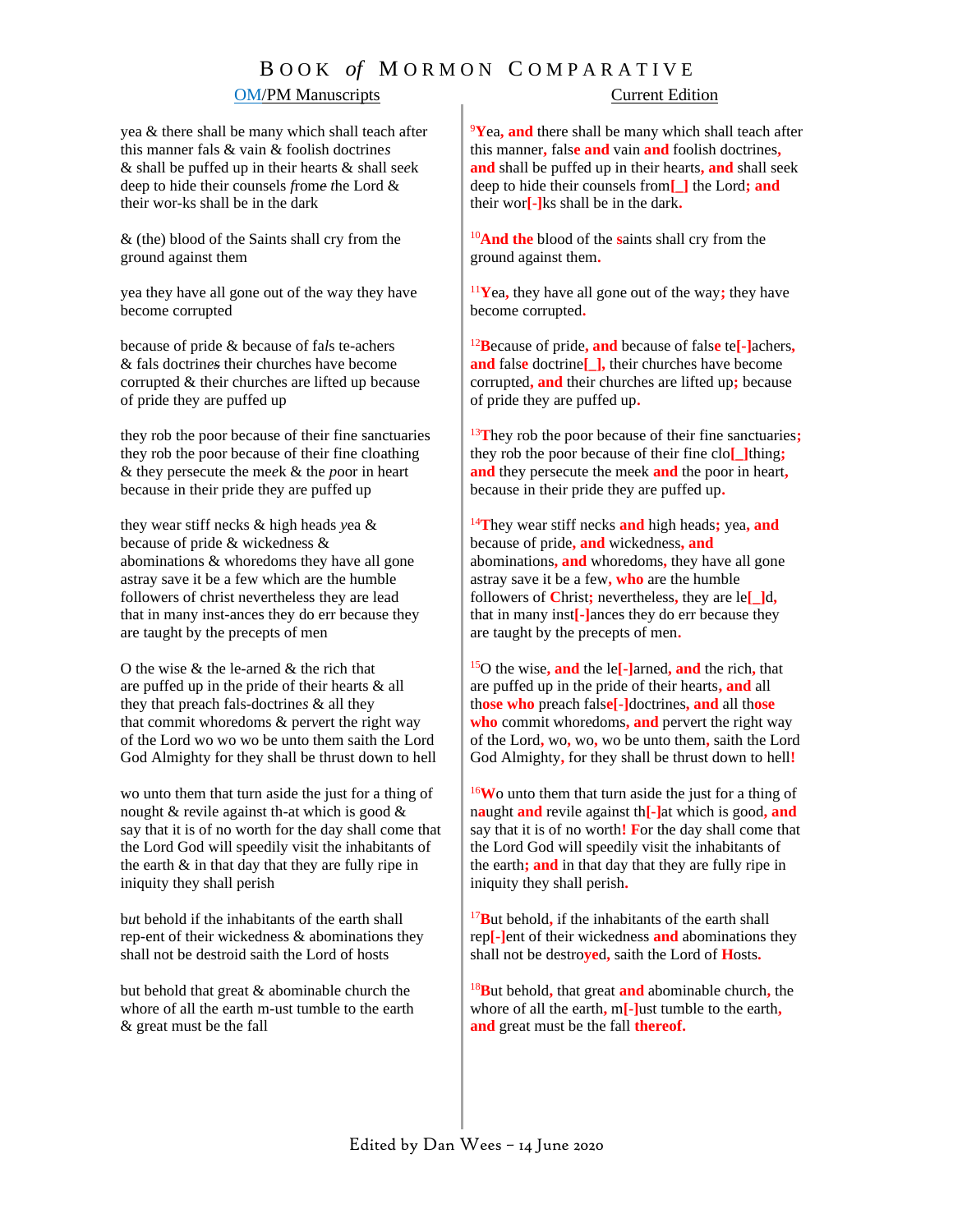# B O O K *of* M O R M O N C O M P A R A T I V E

## **OM/PM Manuscripts** Current Edition

for the Kingdom of the Devil must shake & they which belong to it must needs be stired up unto repentance or the Devil will grasp them with his everlasting chanes & they be stired up to anger & **89** perish

for behold at that day shall he rage in the hearts of the children of men & stir the-m up to anger against that which is goo*d*d

 $&$  others will he pacify  $&$  tell lull them awa-y into carnal security that they will say all is well in Zion yea Zion prospereth all is well & thus the Devil cheateth their Souls & leadeth them away carefully down to hell

& behold others he flatereth a(away)*w*a & telleth them there is no hell & he sayeth unto them I am no Devil for there is none & thus he whispereth in their ears untill he grasps th-em with his awful chanes from whence ther*e* is no deliverance

yea they are grasped with death & hell & death & hell & the Devil & all that have been siezed therewith must stand before the throne of God & be Judged according to their works from whence they must *go* into the place pepared for them even a lake of fire & brimstone which is endless torment

therefore wo be unto him that is at ease in Zion

wo be unto him that cryeth all is well

yea wo be unto him that hearkeneth unto the precepts of men & denyeth the po-wer of God & the gift of the Holy Ghost

yea wo be unto him that sayeth we have recei-ved & we need no more

 $&$  in fine wo unto all they that tremble  $&$ are angery because of the truth of God for behold he that is built upon the rock receiveth it with with g-ladness & he that is built upon a sandy foundation trembleth lest he shall fall

wo be unto him that shall say we have received the word of God & we need no mo-re of the word of God for we have enough

<sup>19</sup>**F**or the **k**ingdom of the **d**evil must shake**, and** they which belong to it must needs be stir**r**ed up unto repentance**,** or the **d**evil will grasp them with his everlasting cha**in**s**, and** they be stir**r**ed up to anger**, and** perish**;**

<sup>20</sup>**F**or behold**,** at that day shall he rage in the hearts of the children of men**, and** stir the**[-]**m up to anger against that which is good**[\_].**

<sup>21</sup>**And** others will he pacify**, and [X]** lull them awa**[-]**y into carnal security**,** that they will say**: A**ll is well in Zion**;** yea**,** Zion prospereth**,** all is well**—and** thus the **d**evil cheateth their **s**ouls**, and** leadeth them away carefully down to hell**.**

<sup>22</sup>**And** behold**,** others he flat**t**ereth **[\_]away[\_ \_], and** telleth them there is no hell**; and** he sa**i[\_]**th unto them**:** I am no **d**evil**,** for there is none**—and** thus he whispereth in their ears**,** until**[\_]** he grasps th**[-]**em with his awful cha**in**s**,** from whence there is no deliverance**.**

<sup>23</sup>**Y**ea**,** they are grasped with death**, and** hell**; and** death**, and** hell**, and** the **d**evil**, and** all that have been s**ei**zed therewith must stand before the throne of God**, and** be **j**udged according to their works**,**  from whence they must go into the place p**r**epared for them**,** even a lake of fire **and** brimstone**,** which is endless torment**.**

<sup>24</sup>**T**herefore**,** wo be unto him that is at ease in Zion**!**

<sup>25</sup>**W**o be unto him that cr**i**eth**: A**ll is well**!**

<sup>26</sup>**Y**ea**,** wo be unto him that hearkeneth unto the precepts of men**, and** den**i**eth the po**[-]**wer of God**, and** the gift of the Holy Ghost**!**

<sup>27</sup>**Y**ea**,** wo be unto him that sa**i[\_]**th**: W**e have recei**[-]**ved**, and** we need no more**!**

<sup>28</sup>**And** in fine**,** wo unto all th**ose who** tremble**, and** are ang**[\_]**ry because of the truth of God**! F**or behold**,** he that is built upon the rock receiveth it **[X]** with g**[-]**ladness**; and** he that is built upon a sandy foundation trembleth lest he shall fall**.**

<sup>29</sup>**W**o be unto him that shall say**: W**e have received the word of God**, and** we need no mo**[-]**re of the word of God**,** for we have enough**!**